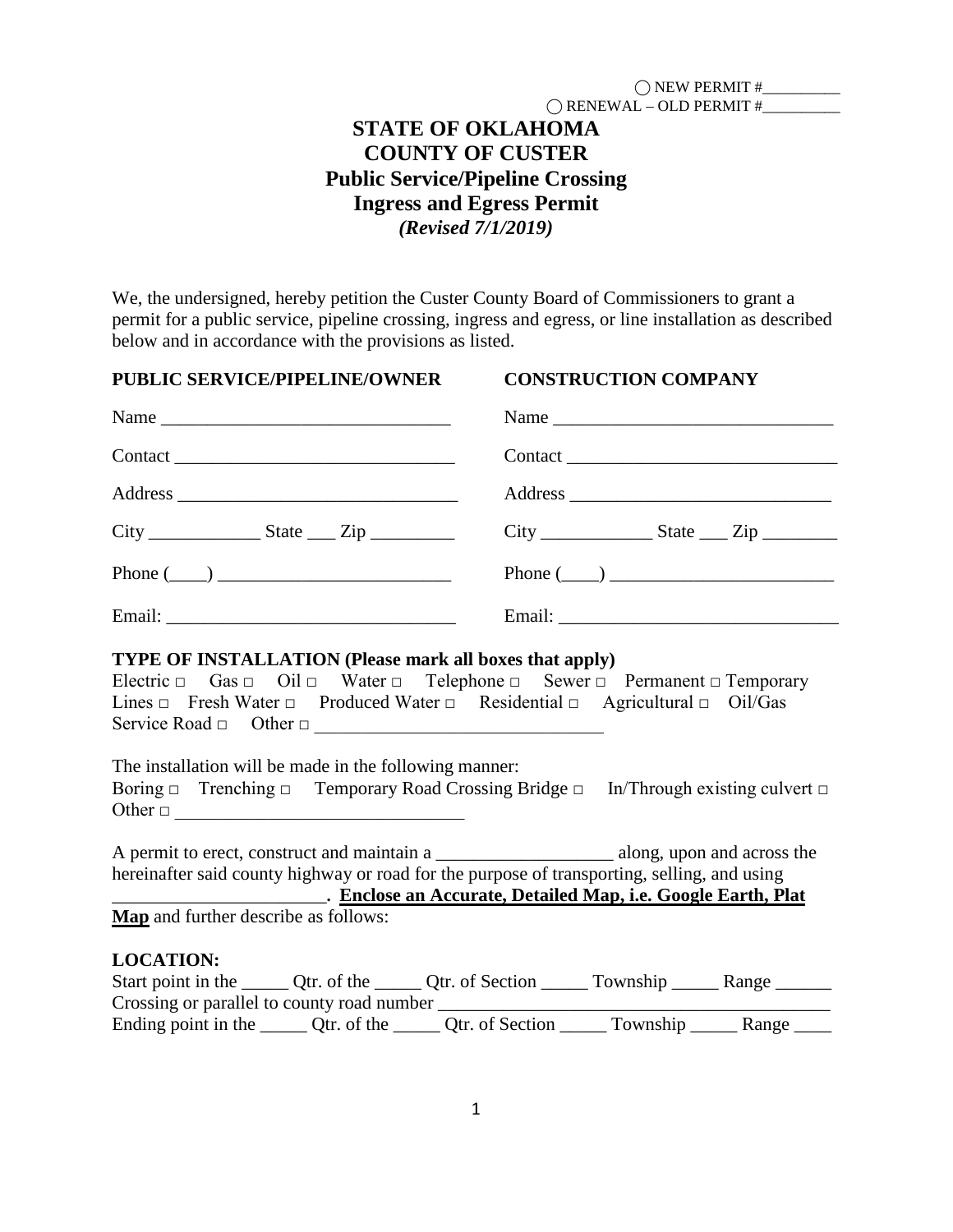| <b>PIPELINES</b>        | <b>ELECTRIC</b>          | <b>COMMUNICATIONS</b> |
|-------------------------|--------------------------|-----------------------|
|                         | Voltage                  | Wires/Pairs/Strands   |
|                         | Conductor size           |                       |
|                         | Type of Structure        |                       |
|                         | Ruling Span              | Mfg. Test Pressure    |
| Working Pressure        | <b>SERVICE ENTRANCE</b>  |                       |
| Max. Operating Pressure | Diameter of culvert pipe |                       |
|                         | Length of culvert pipe   |                       |
| <b>CASING</b>           |                          |                       |
|                         |                          | Wall Thickness        |

If granted, this permit is subject to the following conditions, requirements, and covenants, to wit:

1. Applications for road crossing must be submitted *no later than 5 days before a meeting* of the Board of County Commissioners with a check for the amount of permit made payable to the Custer County Commissioners. The petitioner/contractor shall contact the County Commissioners Office at the completion of crossing for an onsite inspection.

To: Custer County Commissioners 675 West B Street, PO Box 300 Arapaho, OK 73620-0300 (580) 323-4420

2. The applicant must agree to hold Custer County harmless for any damage or injury to persons or property caused by or resulting from the construction, maintenance, operation, or repair of the facilities on, under, or over the County right-of-way. The petitioner/contractor will be responsible for any damage resulting from deviation of the plat.

3. All crossings shall be bored on blacktop/asphalt roads. Cutting may be permitted on caliche/dirt roads, ditches, or other surfaces with approval from the Board of County Commissioners. Blasting is not permitted.

4. The petitioner/contractor shall furnish all flag men, lights, barricades, and warning signs meeting all laws and regulations, including those in the "Manual on Uniform Traffic Control Devices" appropriate for the construction project. The petitioner/contractor agrees to keep the road open to traffic unless approved by the Board of County Commissioners. At the conclusion of such work, the right-of-way must be in a presentable condition.

5. In some cases, the petitioner/contractor shall post a performance bond in an amount to be determined by the Board of County Commissioners. Necessity for such bond will be determined by the Board of County Commissioners and the bond will be held in the County Treasurers' office until the right-of-way is in a presentable condition.

6. When notified to do so by the Board of County Commissioners the petitioner/contractor agrees at their expense to make all changes in the facility on County right-of-way.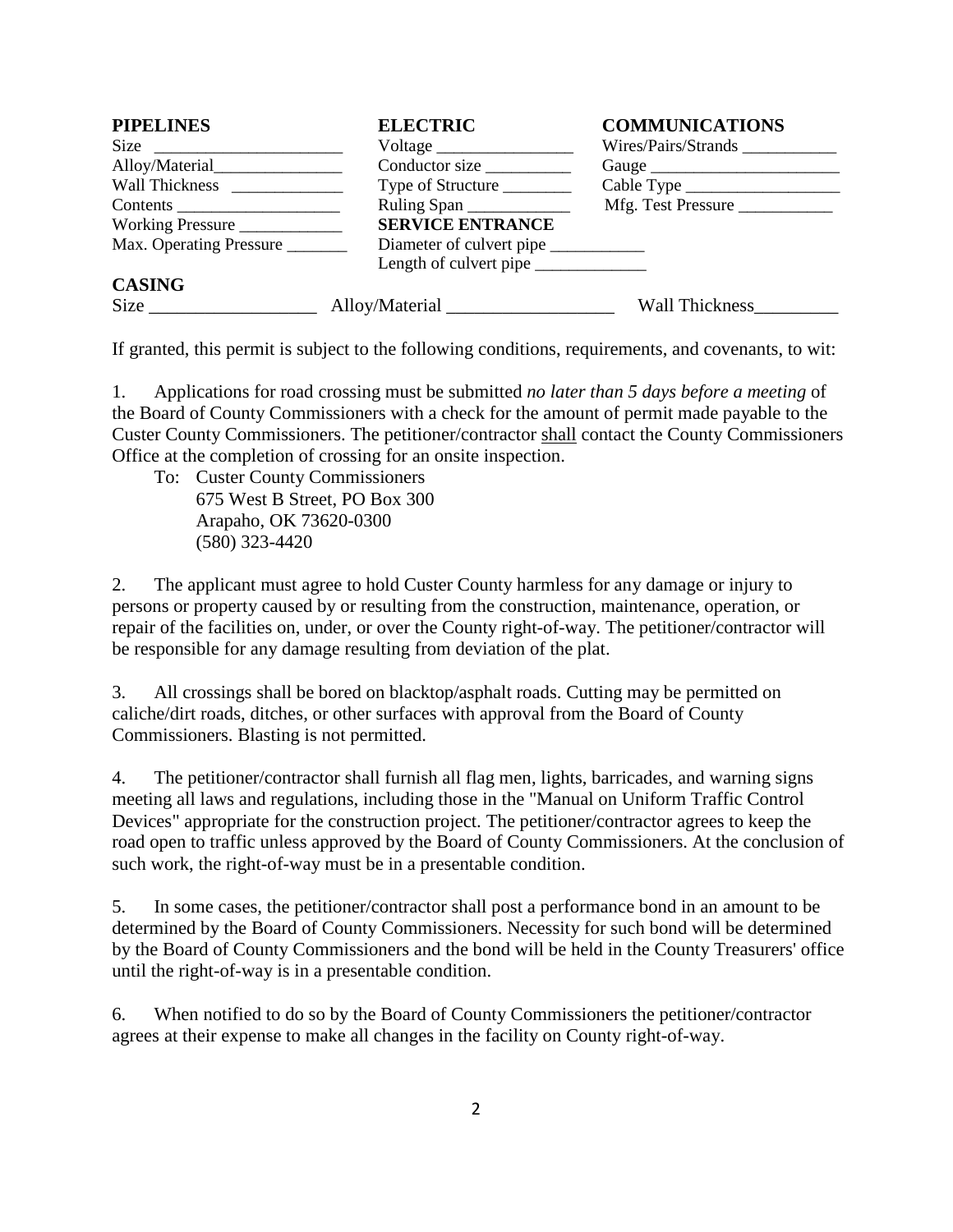7. Relocation - Applicant, upon 30 days written notice, agrees to relocate utilities at their expense should it interfere with County construction and/or maintenance.

8. Aerial Facilities - Clearance above the traffic lanes of the road at all aerial pole line crossings shall comply with applicable safety codes and will not be less than 20 feet. All poles, posts, stubs, fixtures, down guys, wires, and other appurtenances must be kept in good repair at all times and free from weeds and brush within a 5-foot area of the installation. These facilities, when paralleling the roadway, shall be single pole construction and located within 3 feet of the fence line, if a fence exists. If no fence exists the right-of-way line shall be located by an Oklahoma Registered Surveyor at the petitioner's expense and a copy provided to the Board prior to construction. All crossings shall be as nearly perpendicular as possible. Facility shall not interfere with the natural flow line of waterways or ditch.

9. Underground Facilities- All shall be a minimum of 5 feet below the elevation of the centerline of the road, but not less than 4 feet below the bottom of the ditch. Identification markers shall be installed at each right-of-way line directly above the facility. The markers must identify the owner's name, address, telephone number, size of facility, and emergency contact number in black with a yellow background. Marker must be at least 130 sq. inches in area and erected at a height plainly visible from the road right-of-way.

All underground electric cable crossings must be placed in a conduit and be a minimum of 4 feet below the ditch flow lines. Conduit placed beneath a roadway must be steel, HDPE, heavy duty PVC, or fiberglass if it is designed to withstand roadway loading and is properly protected.

Steel pipelines crossing the right-of-way must have material within the right-of-way superior to the carrier pipe material outside the right-of-way by being of steel at least one grade better and of the same wall thickness, or a minimum of one wall thickness greater and of the same alloy. Pipe must be properly protected from corrosion.

Facilities such as water and sanitary sewer lines crossing the county right-of-way shall be encased. Maintenance will be performed by a method that will not disturb the through lanes or interfere with traffic. All conduits shall be sufficient to withstand roadway loadings.

10. All section corners and 1/4 section corners shall be protected. No pipeline or utility line shall cross an intersection diagonally. No lines shall cross within 50 feet of a 1/4 section corner or 100' of a bridge.

11. Owners of all facilities shall be responsible, at their expense, for decommissioning of sites. Roads and right-of-way shall be restored to the original condition or better.

12. The granting of this temporary easement does not take into consideration whether or not the adjoining property owner is entitled to compensation for the easement being placed in the county road right-of-way.

13. No permit, to cross a county easement or in any way utilize a county easement, will be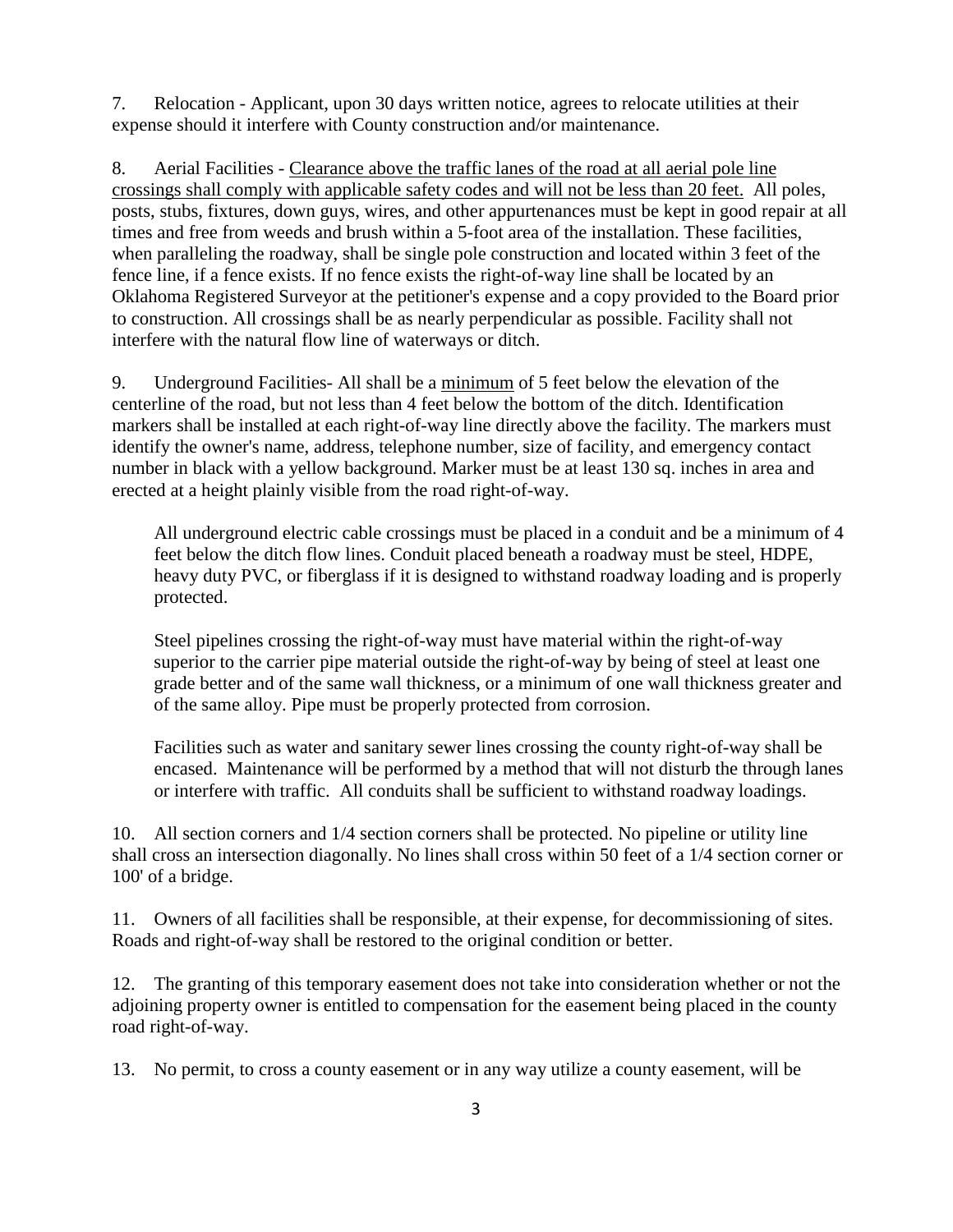issued until the applicant has provided the county with an affidavit swearing under oath that each and every landowner whose property the pipeline will cross or affect has been contacted and fully compensated to their satisfaction and in no way does this permit infringe on the private property rights of those landowners as shown by the proposed pipeline map, regardless of whether the pipeline will be entirely in the county's easement or not.

14. All road crossings shall comply with all Department of Transportation and/or Oklahoma Corporation Commission pipeline safety standards rules and regulations in effect at the time of the permit.

15. All pipelines made of non-metallic material must have a tracer wire installed so the pipeline can be located from above the ground.

16. Above ground water lines are temporary and shall be placed within three (3) feet of fence line or county right-of-way as not to disrupt road maintenance.

### 17. **All temporary water lines shall be marked or identified with a company contact number or sign at every county road crossing.**

The type of temporary road crossing, either above road surface or trenched, are at the discretion of the individual commissioner. Trenched lines shall be at sufficient depth as to not interfere with normal maintenance and shall be removed at applicant's expense. The owner, firm or company requesting the permit for temporary or permanent line(s) shall be responsible for all damages to county roads or right-of-way caused by such installation. Temporary installation permits are for a period of thirty (30) days. A new permit will be required for each (30) day time period.

17. Any pipe or tinhorns to be installed shall be a beveled end at a 3-1 angle with concrete end treatments. The commissioner shall approve proper diameter of pipe.

#### **Schedule of Fees (Check must accompany permit)**

| Company Check # | Date of Check | Amount of Check \$ |
|-----------------|---------------|--------------------|
|-----------------|---------------|--------------------|

#### **Failure to notify commissioners of heavy load movement or if a line or service entrance is placed in county right-of-way without a utility permit there may be a fine up to \$5,000.00 plus court fees.**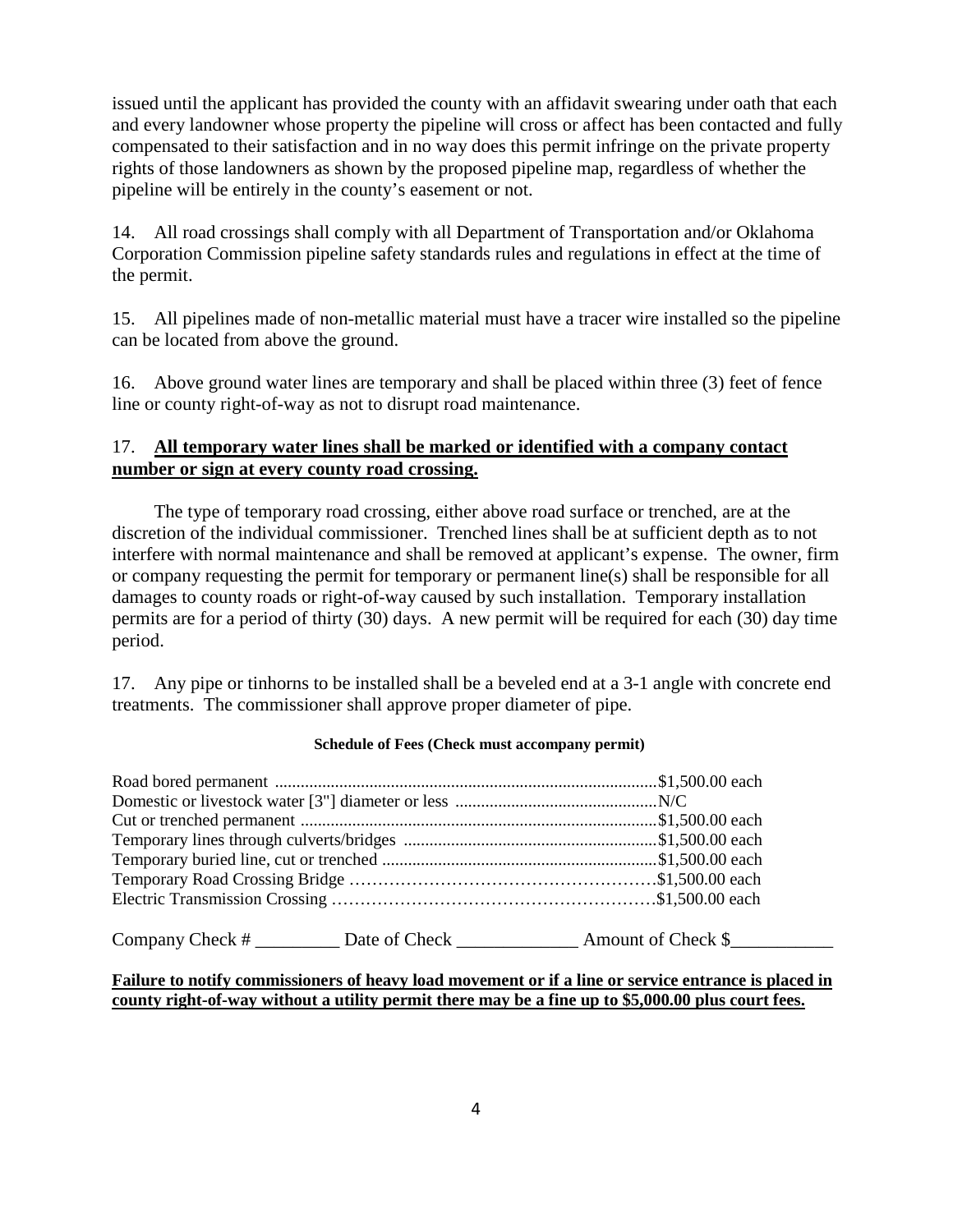I hereby attest to the accuracy of the information contained on this application. I further certify that, in my professional opinion, the facility line is installed; the drawings, plans and specifications therefore comply in all respects with the requirement of said permit.

\_\_\_\_\_\_\_\_\_\_\_\_\_\_\_\_\_\_\_\_\_\_\_\_\_\_\_\_\_\_\_\_\_\_\_\_ \_\_\_\_\_\_\_\_\_\_\_\_\_\_\_\_\_\_\_\_ \_\_\_\_\_\_\_\_\_\_\_\_\_\_\_\_\_\_\_\_ Petitioner/Contractor Signature Date Date Phone Number

\_\_\_\_\_\_\_\_\_\_\_\_\_\_\_\_\_\_\_\_\_\_\_\_\_\_\_\_\_\_\_\_\_\_\_\_\_\_\_\_

Title

 Applicant swears under oath that each adjoining landowner has been contacted and fully compensated to their satisfaction and in no way does this permit infringe on the private property rights of adjoining landowners.

 $\overline{\phantom{a}}$  , which is a set of the set of the set of the set of the set of the set of the set of the set of the set of the set of the set of the set of the set of the set of the set of the set of the set of the set of th

Applicant

Subscribed and sworn to before me this \_\_\_\_\_\_\_ day of \_\_\_\_\_\_\_\_\_, 20\_\_.

 $\overline{\phantom{a}}$  , and the contract of the contract of the contract of the contract of the contract of the contract of the contract of the contract of the contract of the contract of the contract of the contract of the contrac Notary Public

 $\overline{\phantom{a}}$  , and the contract of the contract of the contract of the contract of the contract of the contract of the contract of the contract of the contract of the contract of the contract of the contract of the contrac My Commission Number

 $\overline{\phantom{a}}$  , and the contract of the contract of the contract of the contract of the contract of the contract of the contract of the contract of the contract of the contract of the contract of the contract of the contrac My Commission Expires

# **PERMIT APPROVAL**

The undersigned Board of County Commissioners does hereby grant the crossing described in the application hereinabove set forth; provided that, the same shall be subject to the terms and conditions of the application incorporated herein by this reference.

Approved on the  $\qquad \qquad \text{day of} \qquad \qquad .20 \qquad .$ 

Custer County District # \_\_\_\_\_